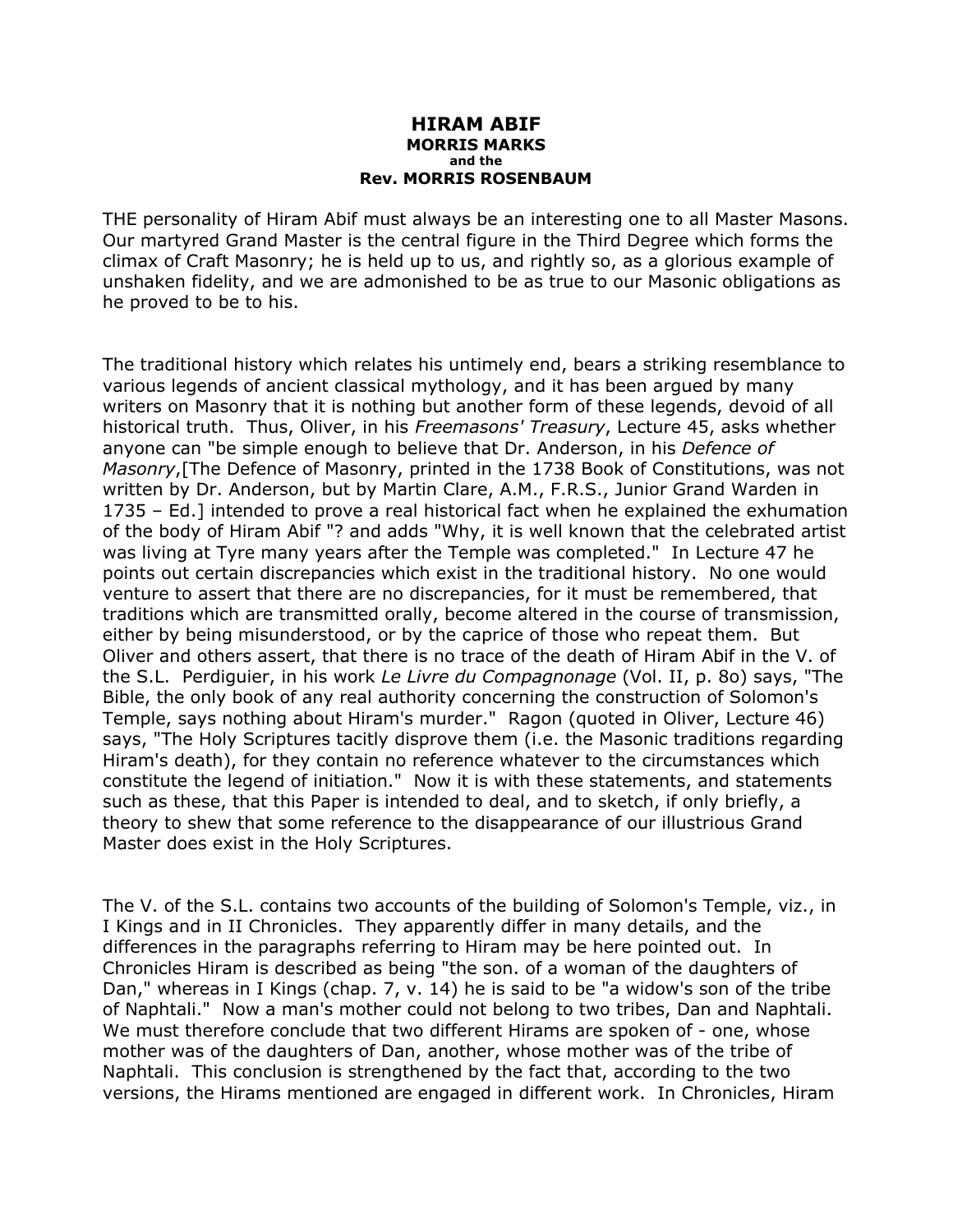is stated to have been a worker "in gold, and in silver, in brass, in iron, in stone, and in timber, in purple, in blue, and in fine linen, and in crimson; also to grave any manner of graving, and to find out every device." In Kings he is called "a worker in brass ; and he was filled with wisdom, and understanding, and cunning to work all works in brass." One is a brass-smith only, the other is an all-round workman, skilled in every kind of metal-work, also in stone and timber, consequently a builder, an engraver and a master of design. This also would lead us to conclude that there are two different men bearing the same name.

But there is a further curious fact. According to II Chronicles, King Solomon, before beginning the erection of the Temple, sent to Hiram, King of Tyre, asking for a skilful workman, when the all-round man was sent. In I Kings, chap. 5, we are told, that King Solomon asked Hiram, King of Tyre, to supply timber, which was sent; not a word is said about sending a skilful workman. Chap. 6 describes the building of the frame-work of the Temple, built of cedar-wood which Hiram, King of Tyre had supplied, and how it was overlaid with gold. The first portion of chap. 7 speaks of King Solomon building his own palace and in v. 13 states, that King Solomon "sent and fetched Hiram out of Tyre," the son of a widow of the tribe of Naphtali, a worker in brass alone; and then follow particulars of the brass articles which this Hiram made. The all-round good workman, the designer, was sent by Hiram, King of Tyre, at King Solomon's request, before the work was commenced; the brass-smith was sent for and fetched from Tyre by King Solomon, after the Temple walls and rooms were built, and he made the brass pillars, sea and lavers, all of molten or cast brass.

Hence, according to one account, Hiram was sent by the King of Tyre at the beginning of the work, whilst according to the other account, he was sent for and brought by King Solomon in the middle of the work. Consequently here again there seem to be two Hirams referred to, a designer, who drew up plans; and erected the framework of the temple, another who, after the frame-work was set up, cast the pillars, sea and lavers. It is worthy of mention, that whilst Josephus (Antiq. vii, 4) knew of but one Hiram, he states "Now," - *i.e.* after the frame-work was erected - " Solomon sent for an artificer out of Tyre, whose name was Hiram," - thus agreeing in this respect with the statement in the book of Kings. In fact, the two accounts in Kings and Chronicles do not refer to the same incident; they are not repetitive, but supplementary. The attentive reader of Scripture will observe this also in other passages in the books of Kings and Chronicles, which deal with the same event - that an incident omitted in one account is recorded in the other.

Collocating the two accounts, the facts seem to be as follow. At King Solomon's request Hiram, King of Tyre, sent a man named Hiram, skilful in all kinds of metalwork and designing, who acted as the architect, and under whose supervision the temple was built. When the work was nearly completed, *i.e.* when the temple proper was erected, King Solomon sent on his own initiative, and without consultation with Hiram, King of Tyre, and fetched a man, also named Hiram, out of Tyre, who cast the huge pillars, the sea and the lavers.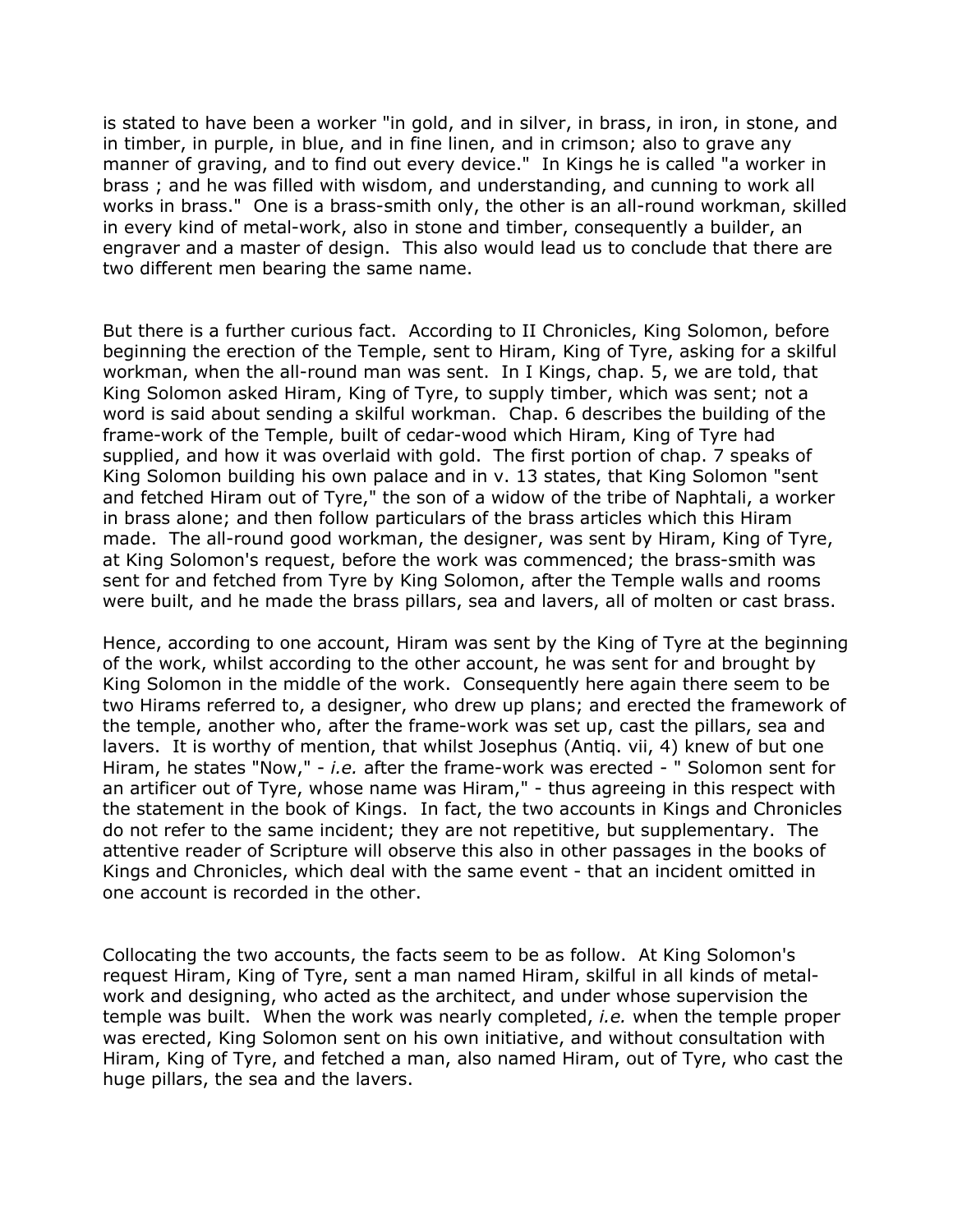Now we may well ask why a second workman was required for the casting of these articles; the first Hiram is described as skilful to work in brass, why, therefore, did he not cast the pillars, etc.? Perhaps the solution of the mystery may be found in an apparently insignificant variation in the description of the two Hirams. The second Hiram, who was sent for by King Solomon during the course of the work on the temple, is described as "a widow's son," whilst this designation is missing in the description in Chronicles of the first Hiram, the architect of the temple. The second Hiram was a widow's son at the time when King Solomon sent and fetched him out of Tyre. His father was dead. Who was his father ? He is stated to have been "a man of Tyre." Let us endeavour to discover some further mention of his father in the Scriptures themselves.

Masonry speaks of Hiram Abif. What is this name Abif ? There can be no doubt as to its origin. The second book of Chronicles, chap. 4, v. 16, reads as follows : "The pots also, and the shovels, and the flesh-hooks, and all their instruments, did Huram his father make to King Solomon for the house of the Lord of bright brass." This phrase "his father," has puzzled the commentators. It is explained to mean that Huram is called, Solomon's father, in the signification of instructor teacher, advisor. This is possible, for the Hebrew word for "father" is often used in this sense. Someone, however, perceiving the strangeness of Huram being called King Solomon's father, regarded the Hebrew word for "his father" as part of Huram's name. Now the Hebrew word for "his father " is Abif, and thus, taking this word as forming part of Hiram's name, he called him Hiram Abif. This explanation is beyond all doubt. It has been given repeatedly. Anderson gave it in the first book of Constitutions; Luther also took the word "Abif," not as designating Hiram, but as part and parcel of his name, and called him Hiram Abif.

But what is really the cause of Hiram being styled in this passage "his father," and whose father is meant? For answers to these questions turn to the Book of Kings. After stating that King Solomon sent and fetched Hiram the second out of Tyre, there is given, in chap. 7, an account of all the articles which this Hiram made, viz., the two pillars of brass, cast in the clay ground, the molten sea or cistern, and ten lavers of brass. V. 40 and 41 read, "And Hiram made the lavers" - the correct reading is "pots" not "lavers" "and the shovels, and the basins. So Hiram made an end of doing all the work that he made King Solomon for the House of the Lord." And then again the articles are enumerated as before, the pillars, the sea and the lavers, all, be it noted, of molten or cast brass, and in v. 46 we read where they were cast. But v. 45 breaks in as a parenthesis, repeating part of v. 40, - "and the pots and the shovels, and the basins ; and all these vessels, which Hiram made to King Solomon for the house of the Lord were of bright brass." Compare this passage with the parallel passage in Chronicles. After stating that Hiram, King of Tyre, was sending a designer, chap. 3 describes the building of the walls and rooms of the temple, and concludes by saying, that the temple building was finished off by the two pillars which stood in front. Chap. 4 tells of the making of the molten sea and lavers, and v. 11 of that chapter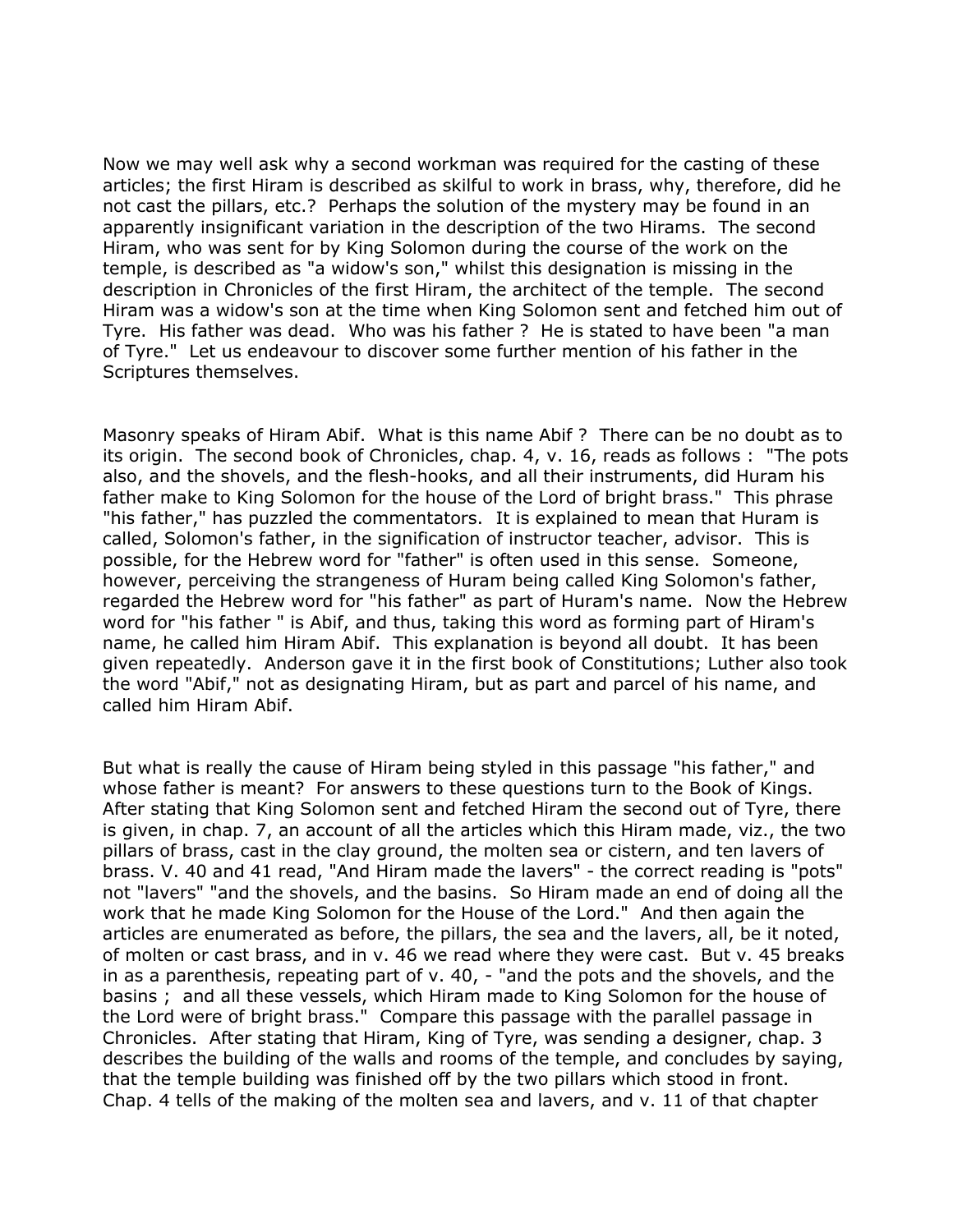reads "And Huram made the pots, and the shovels, and the basins. And Huram finished the work that he was to make for King Solomon for the house of God." And then, as in the account in the book of Kings, the articles are again enumerated, the molten pillars, the sea and the lavers, v. 17 informing us where they were cast. But v. 16, as in the book of Kings, is a parenthesis, "The pots also, and the shovels, and the flesh-hooks, and all their instruments, did Huram his father make to King Solomon for the house of the Lord of bright brass."

Why this repetition of the name Huram in verse 11, "And Huram made the pots, &c. and Huram finished the work"? Why also this insistence, both in Kings and Chronicles, upon the facts that Huram made the pots and shovels, and that they were of bright or polished brass?

The explanation is this. Remember that the second Hiram was a brass-founder, and nothing more, and that the first Hiram, besides being cunning in design - an architect - is also stated to have been skilful in all kinds of metal-work. Now, in the light of this explanation, read again the two passages. Hiram made the pots and shovels, but Hiram finished the work, viz., the pillars, the sea, and the lavers. It is quite evident that the two different Hirams are here intended. The first Hiram made the pots, &c., the second Hiram the pillars, &c. And then an explanation is given why the first Hiram made the pots, &c. "The pots also, and the shovels, and the flesh-hooks, and all their instruments, did Huram his father make  $* * *$  of bright brass," for he alone possessed skill in this kind of brass-work. They were of beaten work, beaten out of a lump, and highly polished. This was a very difficult class of work, [cf. the Talmudical tradition that Moses confessed his inability to fashion the golden candlestick of the Tabernacle in this manner.] and it required an artificer as skilful as the first Hiram was, for this difficult kind of metal-work.

Now we come to something of the utmost importance, the meaning of the phrase "his father." Note well!" The pots and the shovels did Huram his father make." (II Chron. chap. 4, v. 16). Whose father? THE FATHER OF THE LAST-MENTIONED PERSON, of course. And who is the last-mentioned person? HIRAM THE SECOND, who is said in the verses immediately preceding to have carried out the casting of the huge brass pillars. THE TWO HIRAMS WERE, in fact, FATHER AND SON. Hiram, the Son, made the pillars, but the pots, &c., did Hiram, HIS father make, of bright brass.

A very curious fact bears out this interpretation. In Chronicles, which tells us that at King Solomon's request, Hiram, King of Tyre sent him a skilful workman, Hiram Abif - Hiram, his father - the name is not really H-i-ram, but H-u-ram; whilst in Kings, which informs us that King Solomon sent and fetched Hiram the son out of Tyre, the name is H-i-ram. The names are really identical, the interchange of the vowels " i " and " u " being very frequent in Hebrew proper names. In Chronicles, H-u-ram, the name of the father, is used throughout, except once, when H-i-ram, that of the son is employed.[vide earlier note] This exception proves almost to a certainty the correctness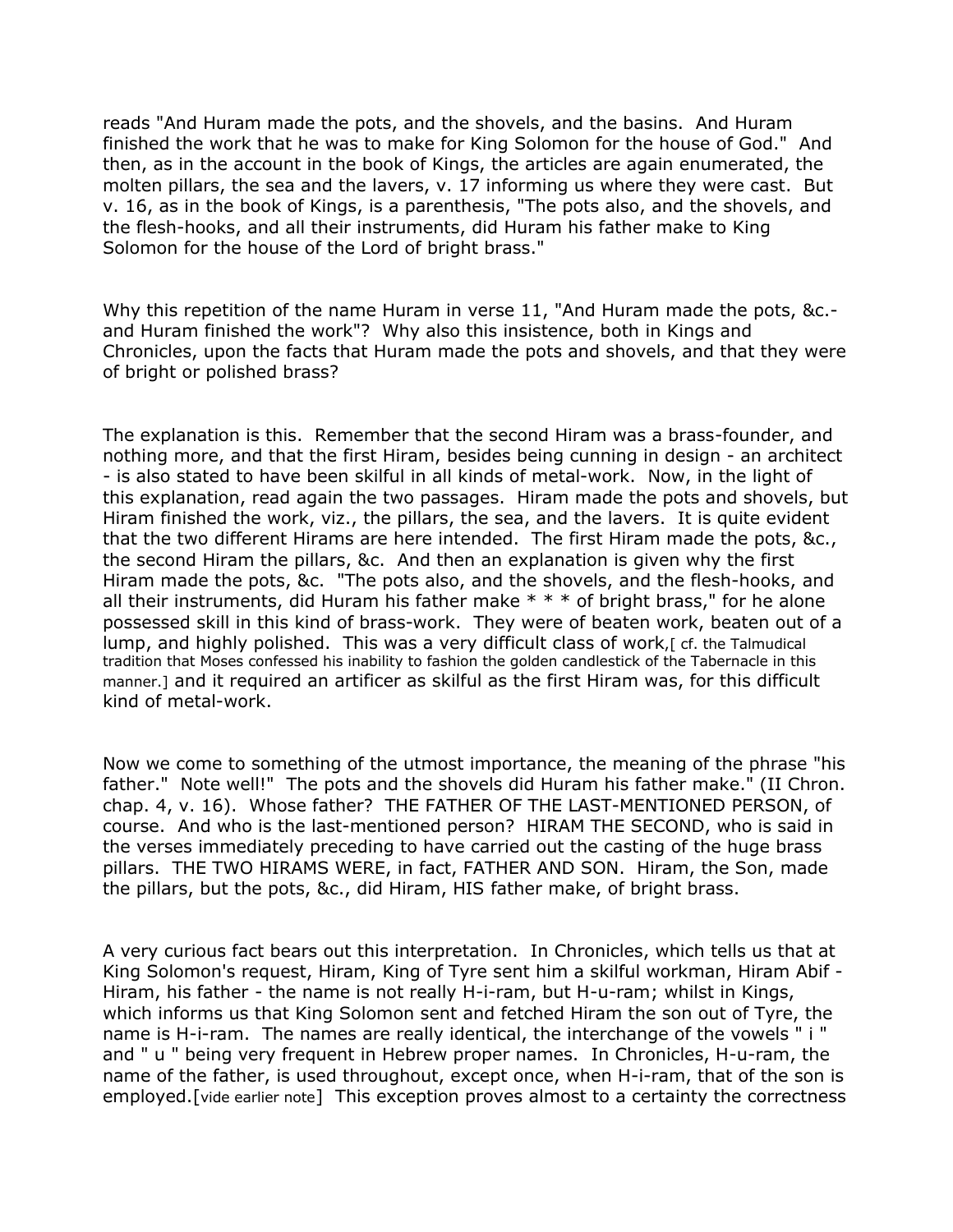of the foregoing interpretation, for it is in that very passage which various other considerations have led me to conclude contains mention of both father and son. Thus v. 11 reads "And H-u-ram" - bear in mind that this is the father's name - "made the pots and the shovels, &c., but H-i-ram " - the son's name - " finished making all the work," viz., the two pillars, the sea and the lavers [vide earlier note]. There is a slight change in the names in the parallel passage in Kings, which seems to point to two different persons being designated there also. [vide earlier note]

Now why did not Hiram, the father, cast the pillars, &c.? Why was the second Hiram needed to finish the work? The father is described as being skilful in all kinds of metal-work, and he certainly intended casting them. Something must have prevented him doing so, and necessitated another finishing the work. What had happened? The V. of the S.L. is silent upon this point, but Masonry gives us the light. It is unnecessary to remind Master Masons of what our traditional history tells us regarding the untimely end of our illustrious Grand Master, Hiram Abif. But is there nothing at all in the Bible, that hints at what our tradition avers, prevented Hiram Abif completing the labours he had begun?

When sad necessity compelled King Solomon to obtain another Workman to complete the Work of the Temple, he sent and fetched Hiram out of Tyre. SCRIPTURE TELLS US, BY IMPLICATION, OF HIS FATHER'S DEATH HAVING PREVIOUSLY TAKEN PLACE, by describing this second Hiram as being the son of a widow Woman. Her husband, father of the second Hiram, was dead at the time When King Solomon sent and fetched him out of Tyre. And as we have gathered from Scripture that this "his father" Was Hiram Abif, who superintended the erection of the temple, and as Scripture practically tells us that the father was dead when the son was brought from Tyre, during the course of the work on the temple, WE HAVE SURE CORROBORATION IN THE VOL. OF THE S.L. OF THE MASONIC TRADITION, THAT HIRAM ABIF DIED WHILST THE TEMPLE WAS BEING ERECTED.

"King Solomon sent and fetched him out of Tyre." He evidently sent him an escort, fearing that some attack might be made upon him, and the son suffer the same fate as his father. The son of the murdered architect was the natural person to complete the unfinished work, for amongst the ancients, sons were trained in the occupations of their fathers, generation after generation.

There is a Jewish tradition that Hiram, King of Tyre, was killed by Nebuchadnezzar, King of Babylon, when he destroyed the temple that King Solomon had built. This would have given him a life-time of extraordinary duration. There is, however, another Jewish tradition, that, in reward for his participation in the erection of the temple, Hiram, King of Tyre, never tasted death, but, like Enoch and Elijah, entered Paradise alive. These two traditions are, of course, contradictory, and there seems to be no doubt that the legend of Hiram's admittance alive into Paradise, alludes, not to Hiram, King of Tyre, but to Hiram the builder. Indeed, one Jewish version of the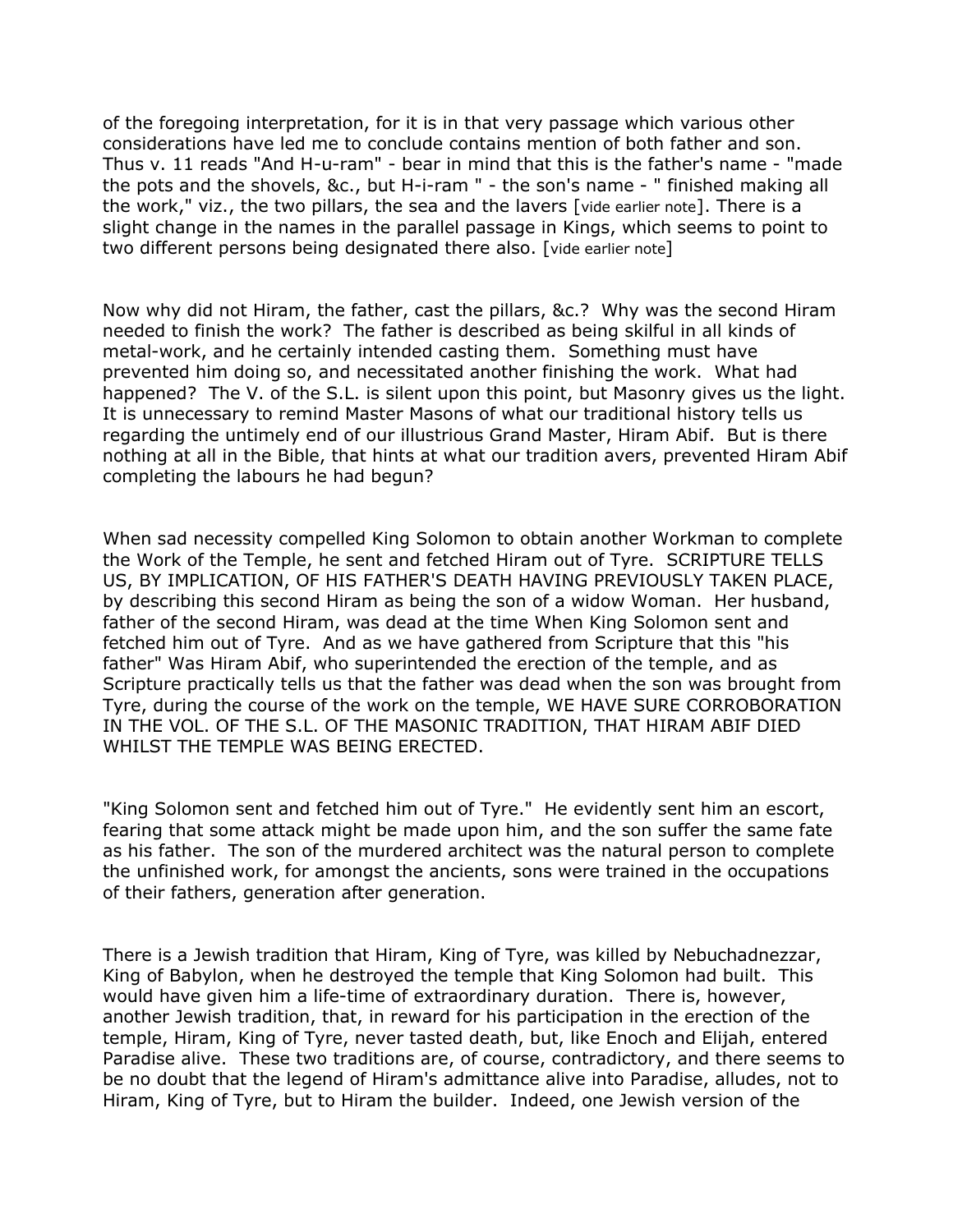story, distinctly relates it of Hiram the builder. Legends such as these, although not committed to writing until centuries after the events took place which they profess to record, were yet the common property of the populace, and reflected their opinions and views. Have we not here, then, the popular explanation of the disappearance of Hiram Abif? The legend certainly seems to point, to there having been something mysterious connected with the end of the builder's life in this world, and to have been invented in order to account for his sudden withdrawal from the scene of his labours. The Israelites, being unacquainted with the facts of his murder, the knowledge of which was confined to only a few, accounted for his mysterious disappearance by stating that he had been received alive into Paradise. Indeed, it is difficult to explain such a rumour, except by assuming that his end was sudden and secret. If this is the origin of this popular legend, it is evident that at the time when it first became current, it was common knowledge amongst the Israelites that Hiram the builder had come to a mysterious end, and in ignorance of the real cause of his disappearance, the rumour went that he had been taken into Paradise without suffering death, because of the assistance he had rendered in the erection of the temple. This legend, therefore, would seem to prove that there is something more than a slight substratum of truth in the Masonic tradition regarding the death of Hiram Abif.

It may be taken for granted then, that there are distinct traces in the V. of the S.L. of the so-called Hiramic legend. The death of Hiram Abif was known to but few. Besides King Solomon, Hiram the son, and the fifteen present at the re-interment, and perhaps also Hiram, King of Tyre, no one else was cognisant of the true circumstances - they were regarded as a Masonic secret. Consequently, the sacred historians of the books of Chronicles and Kings, do not record them, even if they were aware of them. But in describing the building of the temple, and the manufacture of the brass articles contained therein, they state exactly how the temple was erected, and exactly who made the various articles of brass, and in making these statements of fact, they cannot avoid giving, in the very words and phrases they employ, and probably without knowing that they were doing so, hint upon hint which point to the main fact contained in the traditional history of the third degree, viz., that the architect of the temple lost his life during the course of erecting the sacred edifice.

The fact that Hiram Abif did not live to complete the work may not be apparent in the Scriptural records, the vulgar eye may not be able to read it, but, nevertheless, it is there, and if we read the accounts of the building of the temple by the light that Masonic tradition casts on them, we are enabled to perceive this important fact referred to time after time. And since the Bible, the unerring guide to truth, and therefore itself true in all respects, does, more or less directly, inform us of the death of Hiram Abif, we should be convinced that the legend of the third degree is something more than a legend, that it is historically true, and that they who assert that the biblical records are entirely silent upon this point, have themselves not yet seen the light.